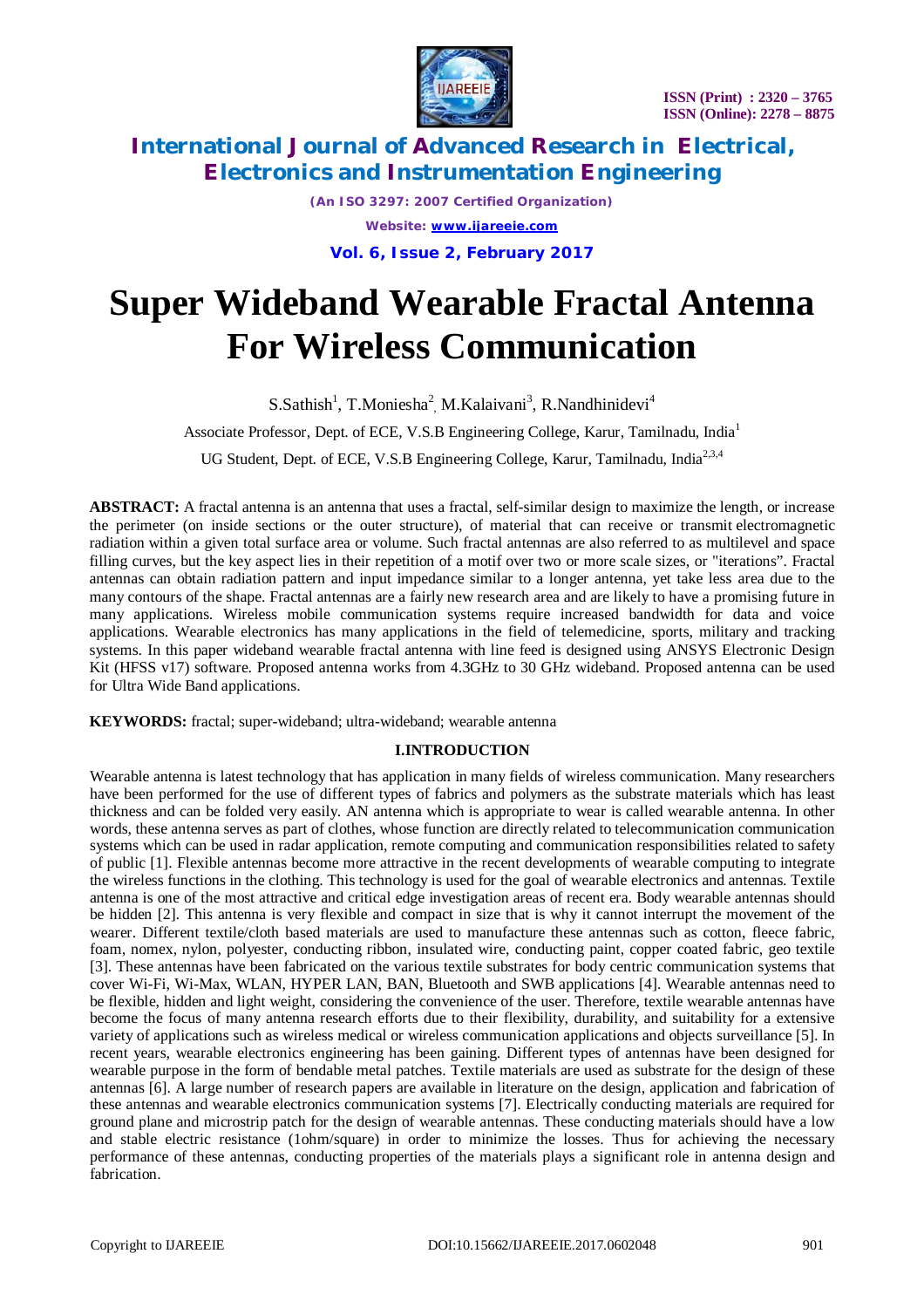

*(An ISO 3297: 2007 Certified Organization)*

*Website: [www.ijareeie.com](http://www.ijareeie.com)*

### **Vol. 6, Issue 2, February 2017**

The commercial use of frequency bands from 3.1 to 10.6 GHz was approved for Ultra Wide Band (UWB) system by Federal Communications Commission (FCC) in 2002 [8]. The frequency range above 10 GHz is called Super Wide Band (SWB), in late 1950s and early 1960s; a family of SWB antennas was developed by Rumsey et.al, which was classified as a class of frequency- independent antennas [9]. Recently, there are many monopole antennas are proposed for the SWB applications [10]. By merging the UWB and SWB technology with textile technology, UWB and SWB antennas using clothing material like polyester which is suitable for wearing applications is proposed in this paper. Unlike in the previous design of wearable antennas only the UWB technology is used, but now the proposed antenna presented in this paper works on both the UWB and SWB communication applications.

#### **II. ANTENNA DESIGN**

The design of 0th, 1st and  $2<sup>nd</sup>$  iterations of wearable fractal antenna are shown in Fig. 1. The proposed novel wearable fractal antenna with the dimensions of 20 x 20 mm is designed on width W<sub>f</sub> and length  $L_f$  of the microstrip feed line to get the 50 ohm characteristic impedance are fixed at 1.9 x 4.1 mm, respectively. Due to the fractal iteration on the patch of the antenna the bandwidth of the antenna will be increased [11]. The fractal patch on the upper side of the substrate has a distance from the ground plane is  $Z = 0.5$ mm. The width of the ground plane W<sub>g</sub> = 20 mm and is equal to the width of the substrate and length  $L_g = 3.47$  mm. To get the best performance of the proposed antenna, it was simulated on the Ansoft HFSS V13 software. In order to optimize the final design many aspects has been considered, like to improve the impedance bandwidth by introducing rectangular notch (Slot S1) at the feeding position in the semielliptical ground plane. The geometry of the proposed wearable antenna with defected ground plane is shown in Fig. 2 and its parametric values are shown in Table 1.





Fig.1. (a)  $0^{th}$  (b) 1<sup>st</sup> and (c)  $2^{nd}$  iterations of proposed wearable fractal antenna

Fig.2. Geometry of proposed wearable fractal antenna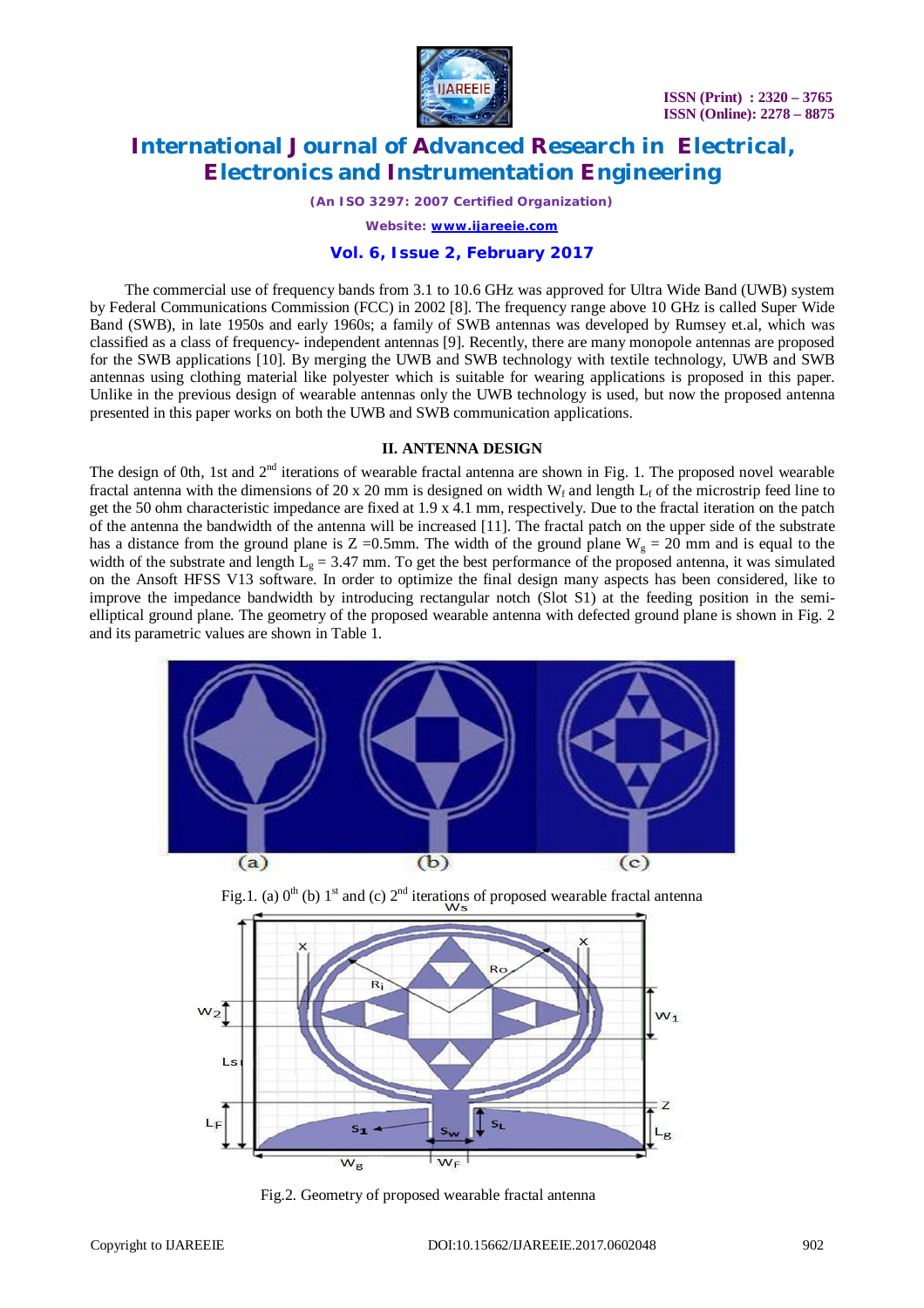

*(An ISO 3297: 2007 Certified Organization)*

*Website: [www.ijareeie.com](http://www.ijareeie.com)*

#### **Vol. 6, Issue 2, February 2017**

To provide a reasonable comparison between two wideband antennas (especially UWB antenna), The authors have used and index term that will allow antenna engineers to identify if their planar antenna design (compared against the other design) is very much compact in size and wide in bandwidth. Here, to determine both the compactness and wideband characteristics of a planar antenna, we use this index term that named the bandwidth dimension ratio (BDR). This index term will indicate how much operating bandwidth (in percentage) can be provided per electrical area unit [12]. The equation is written as where is the wavelength of the lower-edge frequency of the band that meets the 10 dB return loss. Here, a larger BDR will indicate that the design antenna is smaller in dimension and wider in bandwidth [13]. The results of the comparison between the proposed MSTF and the other good designs, presented in[14] (all references antenna cover the UWB spectrum), are summarized. The antenna performances such as ratio bandwidth, 10 dB bandwidth, electrical dimension, and BDR are listed. The measured results of the parameter of the designed antenna are presented. The 10-dB bandwidth of the proposed antenna is 190% (1–30 GHz) and 193% (0.5–30 GHz) for the measured antenna, and a ratio band of 30:1 and 60:1respectively calculated. From the simulation and measured results. It is observed that the impedance bandwidth increases as the fractal iterations are increased, and simulation and measured results are compatible. Thus, we have maximum impedance bandwidth for SWB applications up to now. Measured results of the radiation patterns of the corresponding proposed MSTF antenna at 3.6, 7, 15, and 30 GHz are depicted. It is seen that the MSTF antenna provides omnidirectional radiation pattern sin the H-plane and stable patterns in the form of figure-eight in the E-plane. The simulated and measured peak gain variation of the proposed MSTF is displayed. Here, a raising gain from 14 to 30 is manifest with small area.



Fig.3. Measured E (xz)-plane and the H (yz)-plane radiation patterns of pro-posed MSTF antenna at 3.6, 7, 15, and 30 GHz.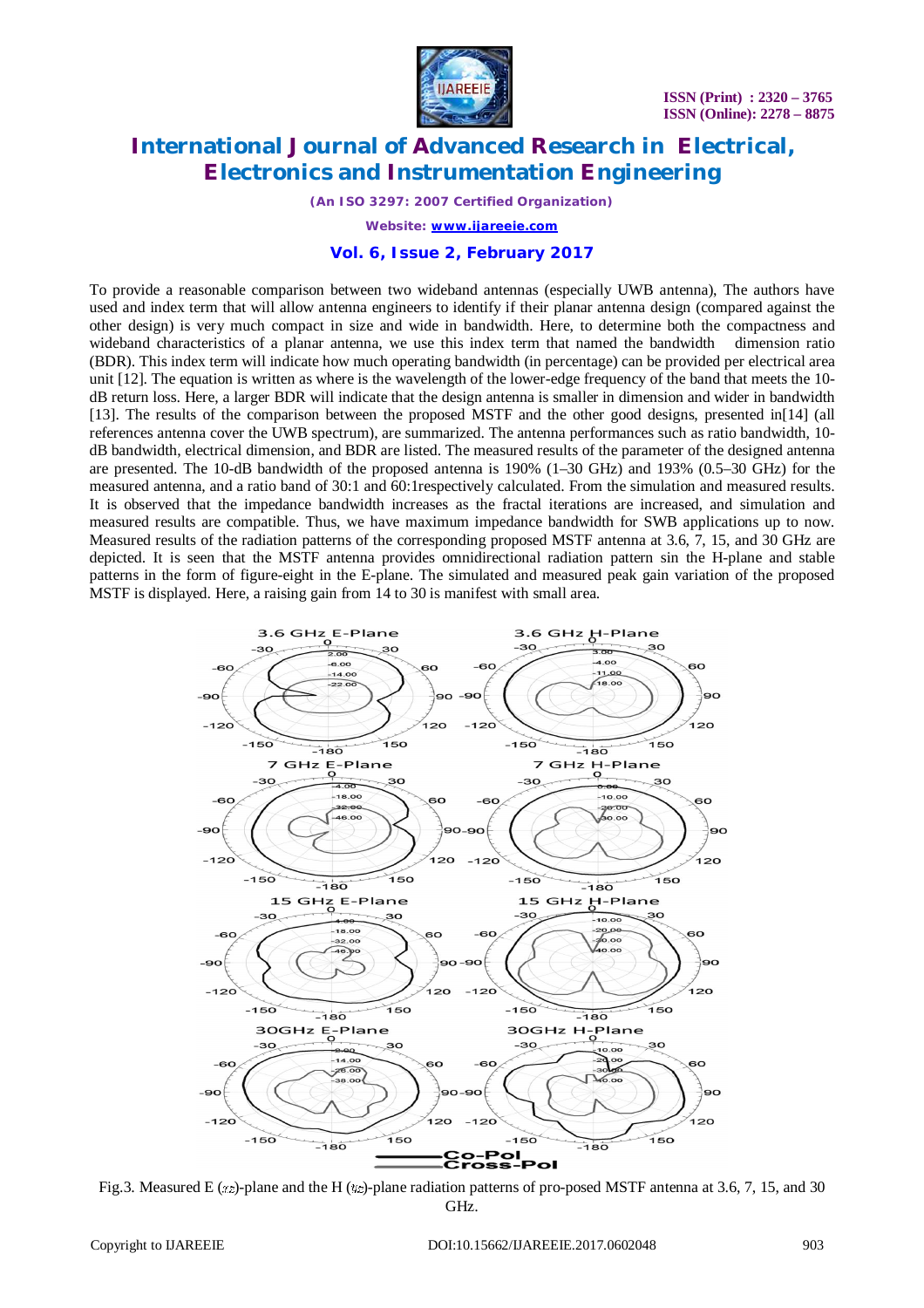



*(An ISO 3297: 2007 Certified Organization)*

*Website: [www.ijareeie.com](http://www.ijareeie.com)*

### **Vol. 6, Issue 2, February 2017**

The measured results of the S<sub>II</sub> parameter of the designed antenna are presented. The 10- dB bandwidth of the proposed antenna is 190% (1–30 GHz) and 193% (0.5–30 GHz) for the measured antenna, and a ratio band of 30:1 and 60:1 respectively calculated. From the simulation and measured results, it is observed that the impedance bandwidth increases as the fractal iterations are increased, and simulation and measured results are compatible. Thus, we have maximum impedance bandwidth for SWB applications up to now. Measured results of the radiation patterns of the corresponding proposed MSTF antenna at 3.6, 7, 15, and 30 GHz are depicted. It is seen that the MSTF antenna provides omnidirectional radiation pat-terns in the H-plane  $(y_z$ -plane) and stable patterns in the form of figure -eight in the E-plane  $(xz$ -plane). The simulated and the measured peak gain variation of the proposed MSTF is displayed. Here, a raising gain from 14 to 30 is manifest with small fluctuation in intermediate frequencies. The gain is stable along 1– 14 GHz of the antenna operating band. Also, radiation efficiency is presented. We see that good adjustment is available between simulated and measured results. In designing UWB and SWB antennas, it is not sufficient to evaluate the antenna performance in traditional parameters such as  $S_{II}$ , gain and radiation patterns, etc. In order to verify the capability of the proposed MSTF antenna to operate as a UWB or SWB antenna, it is necessary to achieve a consistent group delay. The group delay needs to be constant over the entire band as well [15], [16]. Measurement of group delay is performed by exciting two identical prototypes of the MSTF antenna kept in the far field for two orientations: side by side and face to face. The separation between the identical MSTF monopole antenna pairs was 1 m. It indicates magnitude of group delay for side -by-side and face -to- face orientations of the MSTF antenna. It is observed that the group delay variation is less than 0.1 ns for side- by - side and 0.2 ns for face-to-face orientations over SWB. It is also interesting to mention that MSTF is invented by the authors for the first time. It is observed that in comparison to other fractal and SWB antennas, we have exciting results and very compact dimension having both SWB and fractal properties.

#### **III. MONOPOLE ANTENNA CONFIGURATIONAND DESIGN**

As illustrated in Fig. 1, the cardioid-shaped conductor–backed plane is placed under the radiating fractal patch and is also symmetrical with respect to the longitudinal direction. The conductor–backed plane perturbs the resonant response and also acts as a parasitic structure, electrically coupled to the fractal monopole. The cardioid patch has a length of  $R_1$ , width of  $R_2$ , and a distance of G to the ground plane, printed on the back surface of the substrate. Note that G stands for the distance of cusp and ground plane. The name cardioid comes from the heart shape of the curve. The cardioid is given by the following parametric equations:

$$
x(t) = 2r_1(\cos(t) - 0.5\cos(2t))
$$
  

$$
y(t) = 2r_2(\sin(t) - 0.5\sin(2t)).
$$

Ultra wideband signals will have some significance in on body communications and there is much work underway to characterize the path loss and dispersion properties. On-body propagation channel measured was performed using a cpw-fed UWB antenna. For this measurement, a matrix of measurement points is used for reliable and efficient channel characterisation and modelling with minimum distance between Tx and Rx of 10cm. Different antenna positions and various angular orientations are applied with reference to the transmit antenna on the right waist. When comparing impulse performance of the antenna placed on the body at different angular position, a minimum fidelity of 60% can be obtained. The probability density function of measured path loss data for all body postures and all antenna orientations fitted well to a normal Gaussian distribution with a high scaling  $(\sigma = 14.5)$  value. This variation is due to body geometry changes, including angular positions, which verifies the rapidly changing on-body environment. Also, radiation efficiency is presented. We see that good adjustment is available between simulated and measured results. In designing UWB and SWB antennas, it is not sufficient to evaluate the antenna performance in traditional parameters such as  $S<sub>II</sub>$ , gain and radiation patterns, etc. In order to verify the capability of the proposed MSTF antenna to operate as a UWB or SWB antenna, it is necessary to achieve a consistent group delay. The group delay needs to be constant over the entire band as well. Measurement of group delay is performed by exciting two identical prototypes of the MSTF antenna kept in the far field for two orientations: side by side and face to face. The separation between the identical MSTF monopole antenna pairs was 1 m. Thus, we have maximum impedance bandwidth for SWB applications up to now. Measured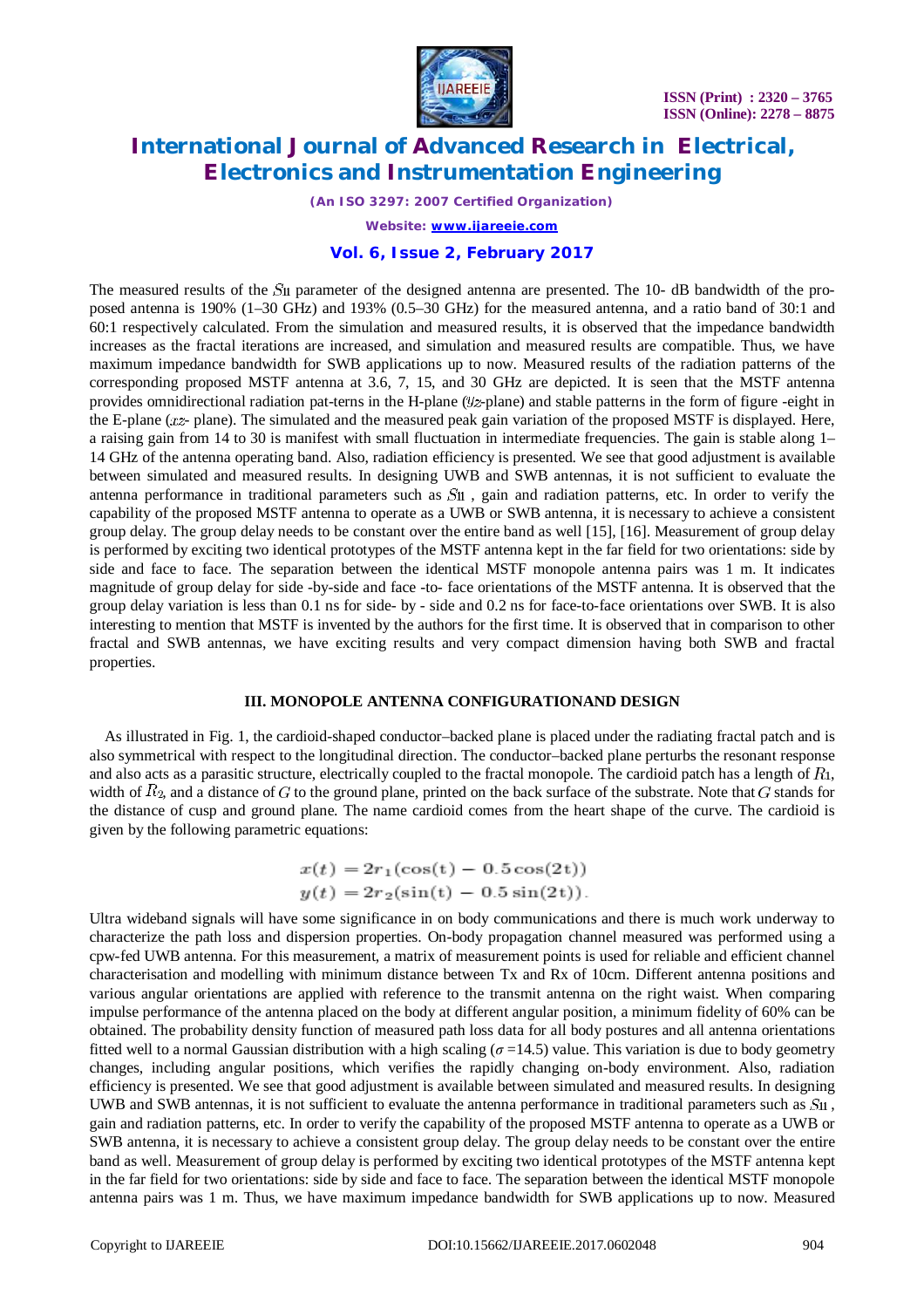

*(An ISO 3297: 2007 Certified Organization)*

*Website: [www.ijareeie.com](http://www.ijareeie.com)*

### **Vol. 6, Issue 2, February 2017**

results of the radiation patterns of the corresponding proposed MSTF antenna at 3.6, 7, 15, and 30 GHz are depicted. It is seen that the MSTF antenna provides omnidirectional radiation pat-terns in the H-plane  $(1/2)$ -plane) and stable patterns in the form of figure -eight in the E-plane  $(xz$ -plane).

| <b>Parameters</b>      | <b>Description</b>                         | <b>Values</b>     |
|------------------------|--------------------------------------------|-------------------|
| $Ws = Wg$              | Width of the substrate                     | $20 \text{ mm}$   |
| $\mathbf{L}\mathbf{s}$ | Length of the substrate                    | $20 \text{ mm}$   |
| Lg                     | Length of the ground plane                 | $3.6 \text{ mm}$  |
| R <sub>i</sub>         | Radius of the inner ring                   | 7.2 mm            |
| Ro                     | Radius of the outer ring                   | 7.8 mm            |
| $W_{\rm F}$            | Width of the feed line                     | $1.9 \text{ mm}$  |
| $L_{\rm F}$            | Length of the feed line                    | $4.1 \text{ mm}$  |
| $W_1$                  | Width of the triangle                      | 4.6 mm            |
| $W_2$                  | Width of the inner triangle                | $2.3 \text{ mm}$  |
| Z                      | Distance between patch and ground<br>Plane | 0.5 <sub>mm</sub> |
| Χ                      | Space between the circles                  | $0.4 \text{ mm}$  |

### TABLE 1. PARAMETRIC VALUES OF PROPOSED ANTENNA

The return losses v/s frequency curves of 0th, 1st and  $2<sup>nd</sup>$  iterations of proposed wearable antenna with simple semielliptical ground plane are shown in Fig.3. It shows that for all the three iterations impedance matching is not proper because it only covers few frequency bands between the frequencies range from 0.1 to 30GHz. To increase the impedance bandwidth further a rectangular slot S1 is introduced at the feeding position in the semi-elliptical ground plane of the  $2<sup>nd</sup>$  iteration of the proposed antenna which is the final design of the antenna. The effect of impedance bandwidth due to the change in the length  $S_L$  and width  $S_W$  of the slot  $\overline{S1}$  keeping other parameters fixed. It is also interesting to notice that the proposed antenna has an area of 625 mm  $\frac{25 \text{ mm}}{25 \text{ mm}}$ , which is less than the area of the presented antenna (9025 mm<sub>2</sub>) in [17] with dimensions of 95 mm  $\times$  95 mm and thickness of 1.5 mm.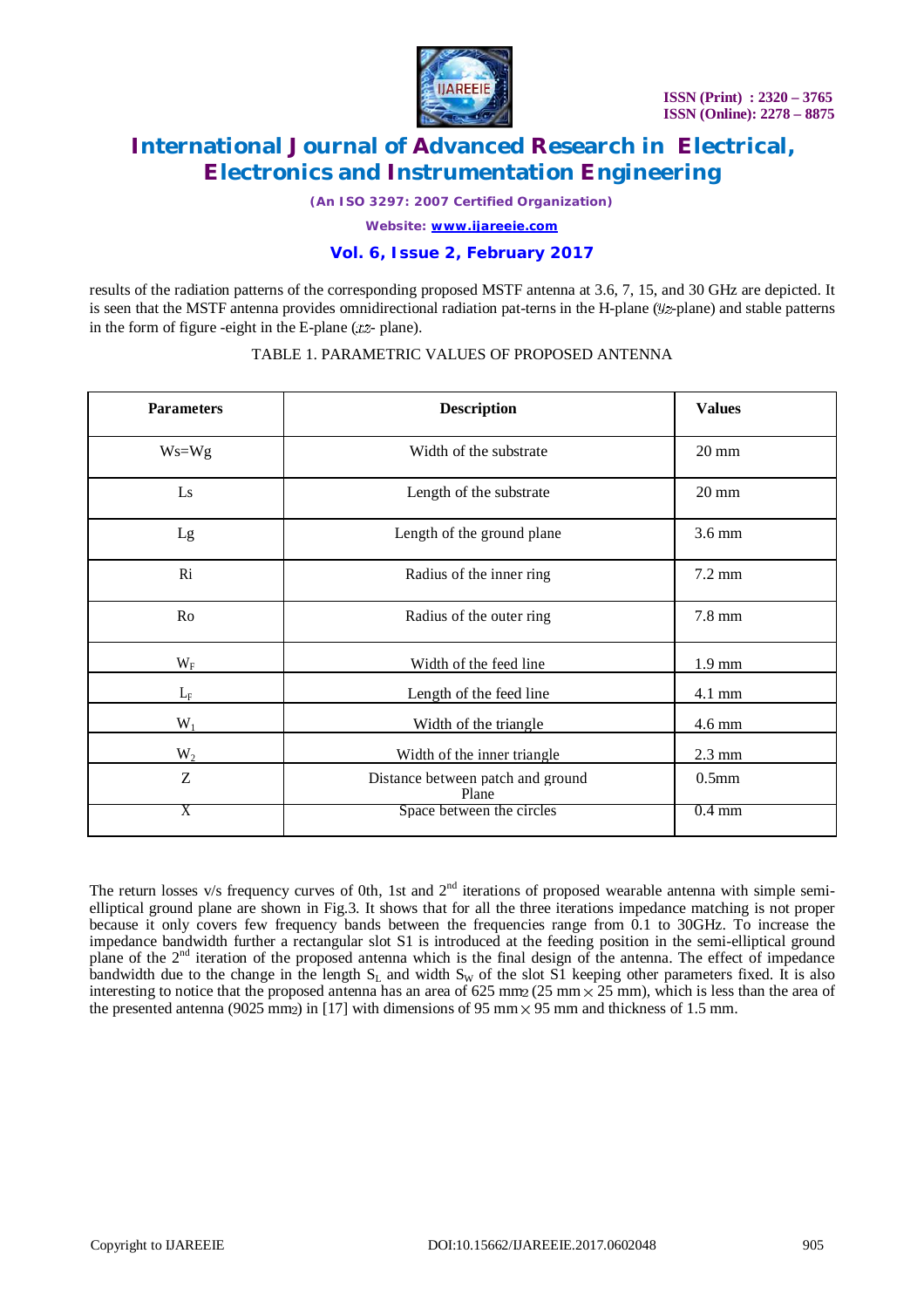

*(An ISO 3297: 2007 Certified Organization) Website: [www.ijareeie.com](http://www.ijareeie.com)*

**Vol. 6, Issue 2, February 2017**



Fig.4. Return loss v/s frequency plot of designed antenna with simple semi-elliptical ground plane

For a given physical length of an antenna, if the density of the electric or magnetic field in a section of the antenna is increased, the antenna's electrical length is also increased, which is called capacitive loading or inductive loading. Based on the over coupling condition between the fractal and cardioid parasitic patches, placing the cardioid parasitic patch increases the electric field density between the fractal and cardioid patches in the substrate, leading to the capacitive loading condition and the increase of electrical length of the antenna.

#### **IV. CONCLUSION**

In this paper the novel design of wearable fractal antenna for wideband application is presented. Due to the use of the clothing fabric such as polyester the antenna has satisfied the requirements of antenna for wearing purpose. Due to the compact size of the antenna has less influence on the human body. By using the optimization technique at the defected ground plane the designed antenna works on the frequency range of 4.3 GHz to 29.6 GHz which fulfill the requirements of the UWB and SWB applications. The use of medical implants will increase as the number and capability of nano and micro sensors and devices increases. Communications between implants may then be used to form networks, which improve the system functionality. It could be said that system design will be unique to the implant function required, but for future design and production efficiency through commonality, more systematic studies of antennas and propagation for implant are required. A novel MSTF monopole antenna with a very compact size was presented and investigated. We showed that by increasing the MSTF iteration and optimizing antenna parameters with proper values, a very good impedance matching and improvement bandwidth can be attained. This would be the result of the fractal's space filling and its special layout properties. The operating bandwidth of the proposed MSTF antenna covers the en-tire frequency band from 1 to 30 GHz. Both measured and simulated results suggested that the proposed MSTF antenna can be suitable for UWB and SWB communication applications.

#### **REFERENCES**

- 1. M.K. Elbasheer, A.R Osman, A. Abuelnour, M.K.A Rahim, and M.E Ali, "Conducting materials effects on UWB wearable textile antenna", Proceeding of the World Congress on Engineering 2014 Vol. 1, WEC 2014, July 2-4 2014.
- 2. V. Waladi, N. Mohammadi, Y.Z. Foroosh, A. Habashi, and J. Nourinia, "A Novel modified star triangular fractal (MSTF) monopole antenna for SWB applications", IEEE Antenna and Wireless Propagation Letter, Vol. 12, 2013.
- 3. J.G. Joshi and S.S. Pattnaik **"**Metamaterial based wearable microstrip patch antennas,**"** Book title: **"**Handbook of Research on Wireless Communications and Networking-Theory and Practice,**"** Chapter 20, Information Science Reference (an imprint of IGI Global), USA,pp.518-